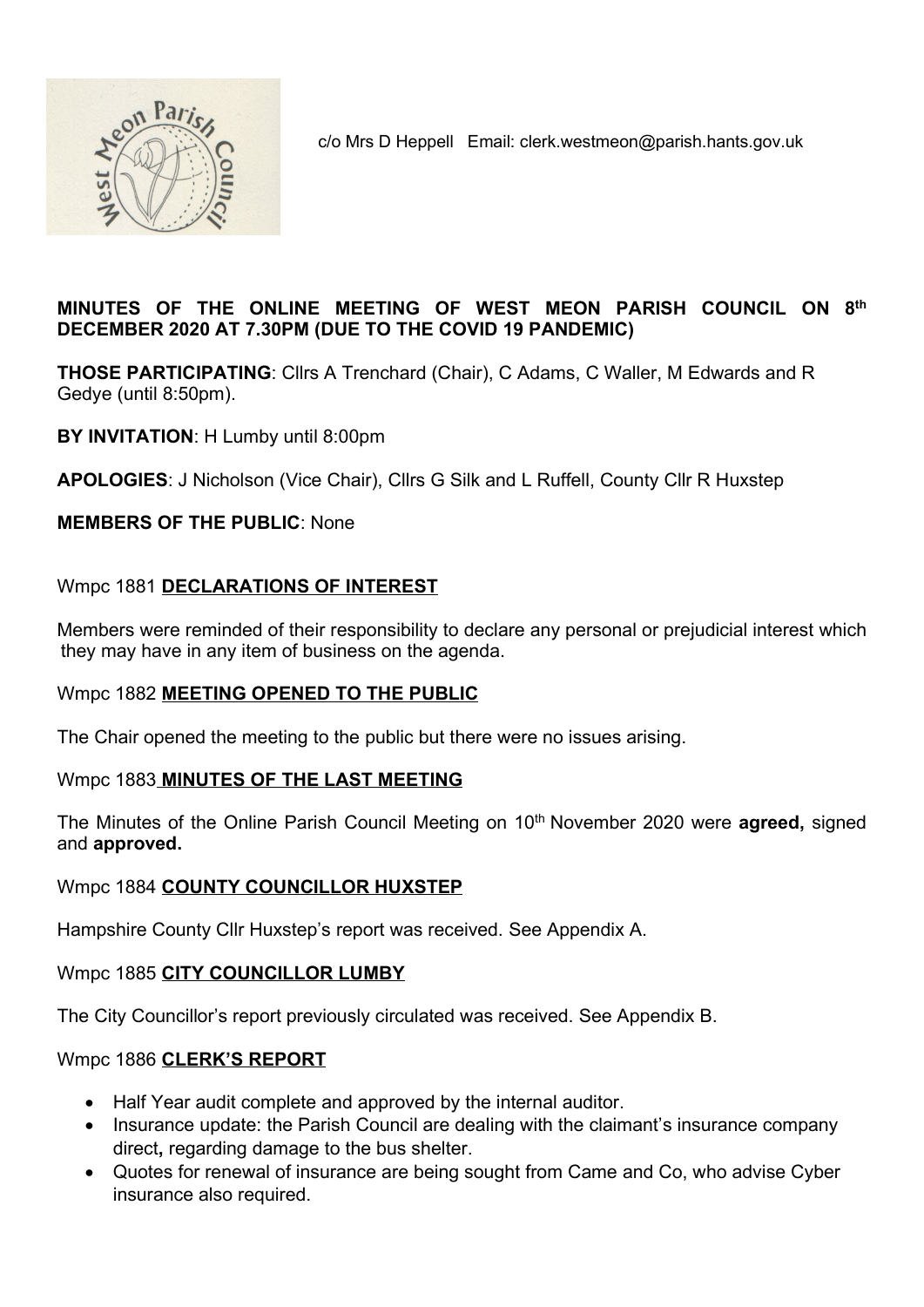- Arbour Adventure have visited Holm Oak and done a half day report advising 30% to 50% crown reduction required to keep the tree healthy, and are able to submit a TPO application.
- Beech tree sited by the railway bank field requires urgent work to make it safe.

# TO RECEIVE WORKING GROUPS

#### Wmpc 1887 PLANNING

- i) SDNP/20/050306/FUL Loomies Alton Road West Meon GU32 1JX Proposal Retrospective application for Loomies Shop on the Loomies Moto Cafe site.
	- 1. The Parish Council agreed to RAISE OBJECTIONS to the retrospective application, as the containers are considered inappropriate buildings to be sited in such a prominent location outside the settlement policy boundary (SPB) and within the countryside and the South Downs National Park boundary. The introduction of a shop use within the countryside will intensify the use of the site which is contrary to adopted policies SD1, SD4, SD5, SD6, SD7, SD25 and SD38.
	- 2. If the Council are minded to grant permission for this use only a temporary permission should be granted which is linked to the main café on the site, to prevent further extension into the countryside and outside the SPB.

NB. It is noted that a container for an office use is shown on the plans but the Parish Council have not been notified of any planning application for this use.

#### Wmpc 1888 FINANCE AND ADMINISTRATION

It was **agreed** the AGM would be on Wednesday  $27<sup>th</sup>$  January 2021.

The precept for 2021/2022 was agreed to be increased by 3% to £35,261.00.

Cllr Waller reported that he had arranged for the West Meon Remembers booklet to be printed.

Cllr Waller reported that he had submitted a grant to the War Memorial Trust for cleaning the memorial, and two quotes would be sourced.

The insurance require two quotes for repairs to the Flint wall and these will be sought.

It was **agreed** the Parish Council would start the co-option process in January 2021.

It was **agreed** that the Clerk would continue to claim for the bus shelter with LV and keep Zurich insurance. It was agreed that the solar lights recommended by Cllr Gedye would be purchased.

#### Payments 8th December 2020

| Wicksteed parts                                   | £427.06 |
|---------------------------------------------------|---------|
| <b>Fair Account Internal Auditors</b>             | £365.00 |
| <b>CIIr Waller Booklets and lights, batteries</b> | £164.49 |
| <b>J West Christmas trees</b>                     | £120.00 |
| <b>BACS D Heppell salary December</b>             |         |
| <b>BACS Expenses</b>                              | £21.70  |
| <b>HMRC</b>                                       | £40.20  |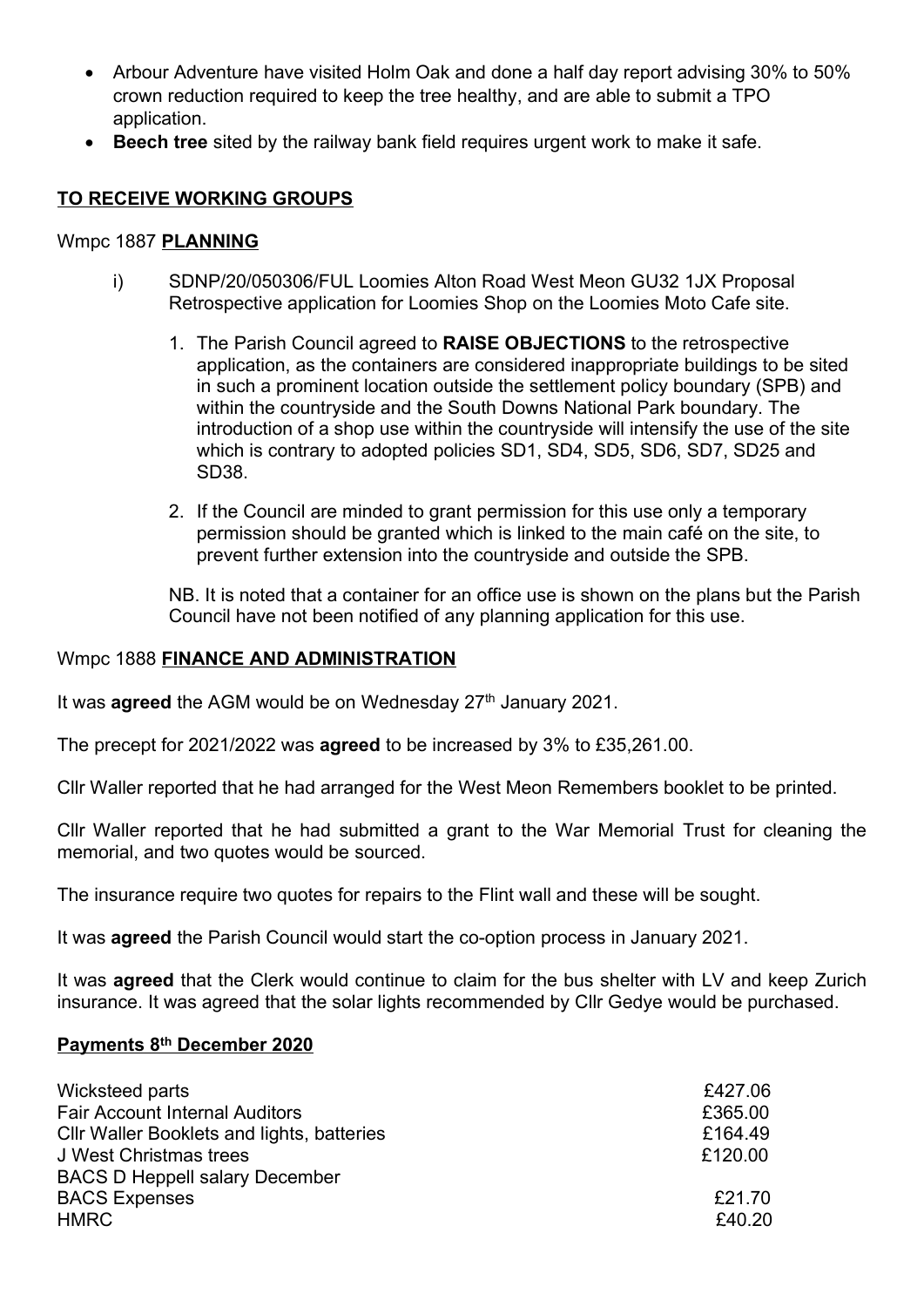It was unanimously **agreed** to approve the schedule of payments.

#### Wmpc 1889 HIGHWAYS AND TRANSPORT

Highway improvements were agreed to include white lines by the shop and repainting lines for the disabled space on the High Street.

Highway issues raised with WCC include repositioning of the sign by Church Lane not on the Flint wall.

Other issues raised were potholes on Lippen Lane and parking outside the school on Church Lane.

Quotes are awaited for the resurfacing of the village hall section of the car park.

#### Wmpc 1890 COMMUNITY, RECREATION AND TRANSPORTATION

Cllr Gedye reported that the Neighbourhood Watch poster is ready to be displayed on the noticeboard.

It was agreed that further action would be carried out on rook damage to the surface of the Recreation Area using established country practices.

Cllr Waller advised that the Lengthsman is due in January and to contact him if there are any issues.

Any Parish News items to be reported to Cllr Adams.

The Christmas lights and Christmas trees have been put up.

# Wmpc 1891 ITEMS TO BE CONSIDERED AT THE NEXT MEETING

AGM, Village Hall Car Park, Bus shelter, trees, Parish News.

#### Wmpc 1892 DATES OF NEXT MEETINGS

Tuesday 12<sup>th</sup> January 2021, Tuesday 2<sup>nd</sup> February 2021, Tuesday 2<sup>nd</sup> March 2021, Tuesday 13<sup>th</sup> April 2021, Tuesday  $4<sup>th</sup>$  May 2021, Tuesday 1<sup>st</sup> June 2021, Tuesday 6<sup>th</sup> July 2021. All online meetings until further notice.

The meeting closed at 9.15 pm

Chair ……………………….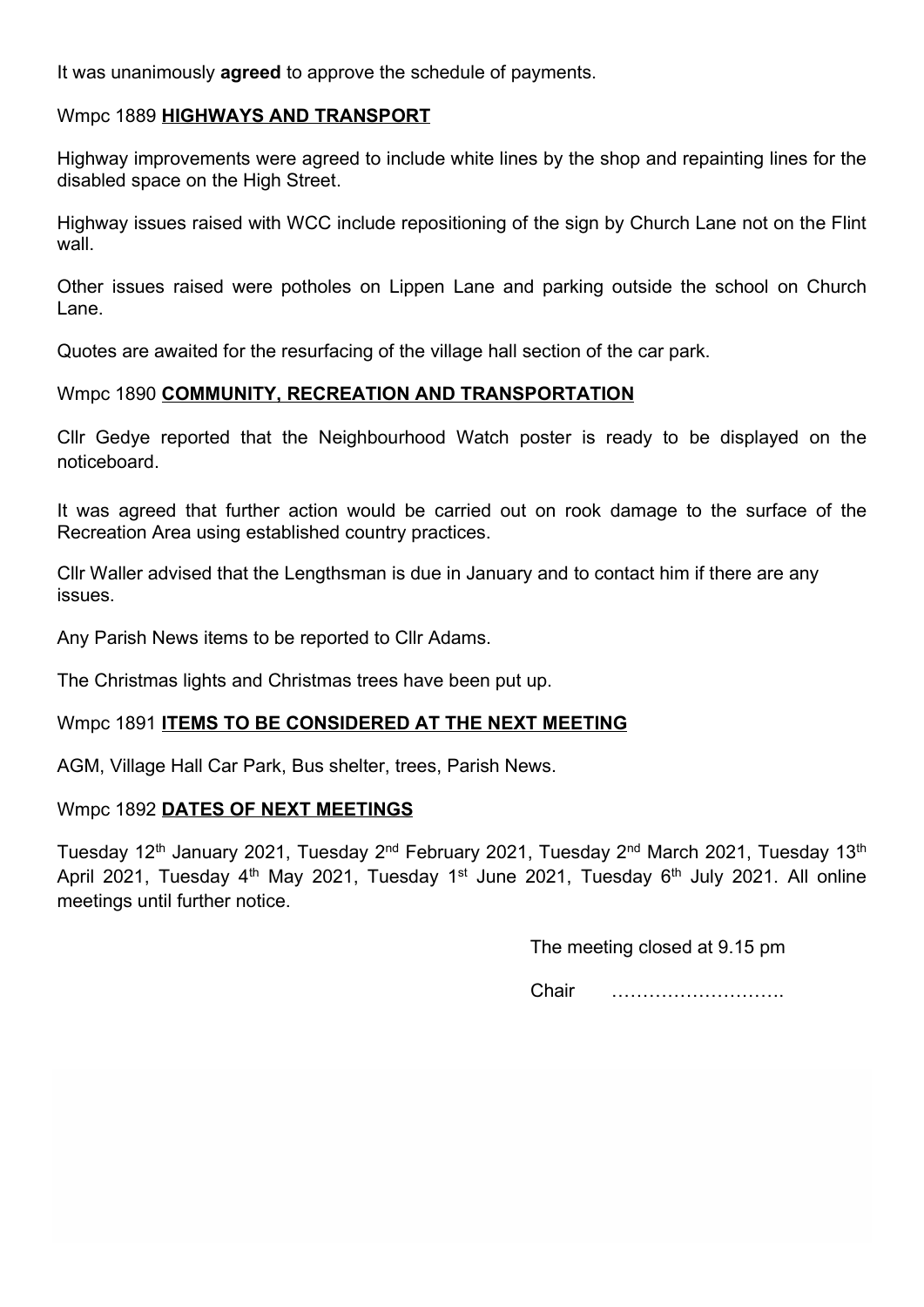# Appendix A

# Hampshire County Council Divisional Report for:

We are now in day 6 of Hampshire's Tier 2 regime. The excitement of effective vaccines continues as preparations are being made for vaccination centres being set-up across the county. To see the up-to-date data for the pandemic in Hampshire please visit www.hants.gov.uk/coronavirus where you will also see the array of links as shown below:

Advice and support for Hampshire residents and businesses during the coronavirus

Current tier in Hampshire: Tier 2 (High)

Hampshire County Council continues to work closely with partners in Public Health England, local government, the NHS and others to ensure we are well prepared to respond to further outbreaks of coronavirus to protect the public's health.

Advice for residents General advice for Hampshire residents including tier guidance from 2 December Test and Trace guidance Understanding support bubbles Staying well at home – advice for older people

Welfare support

Hampshire's response to the coronavirus Hampshire COVID-19 data Planning for a local outbreak Directions issued by Hampshire County Council under Health Protection Regulations

Message from the Leader of Hampshire County Council

Advice for businesses and other settings Care homes and other care settings Keep Hampshire Safe information for businesses

Schools and early years settings

Additionally you may like to go to: https://documents.hants.gov.uk/public-health/jsna-covid19/Winchester-C19-District-Report.pdf which documents the situation in the Winchester District.

There is a special helpline for Hampshire's most vulnerable residents, set up as part of a collaboration between local councils across the county and the voluntary and community sector. Anyone in need of help can call 0333 370 4000 seven days a week, from 9am-5pm.

Getting home safely for the holidays - travel guidance as students return home from university

Hampshire County Council has issued advice for students, parents and commuters as the student travel window opens from 3rd to 9th December

As students journey home over the coming week, residents are being encouraged to limit travel on public transport at busy times – particularly on the main transport routes - and continue following the current Tier 2 guidelines for Hampshire, to make sure everyone gets home safely for the holidays.

Councillor Keith Mans, Leader of Hampshire County Council and Chair of the Local Outbreak Engagement Board said: "Throughout early December, thousands of young people will be making their way back for the holidays. Trains and buses will be much busier during this time which increases the risk of spreading coronavirus. Therefore, I urge all passengers to follow the rules carefully, as doing so will help us control the spread of the virus and keep each other safe."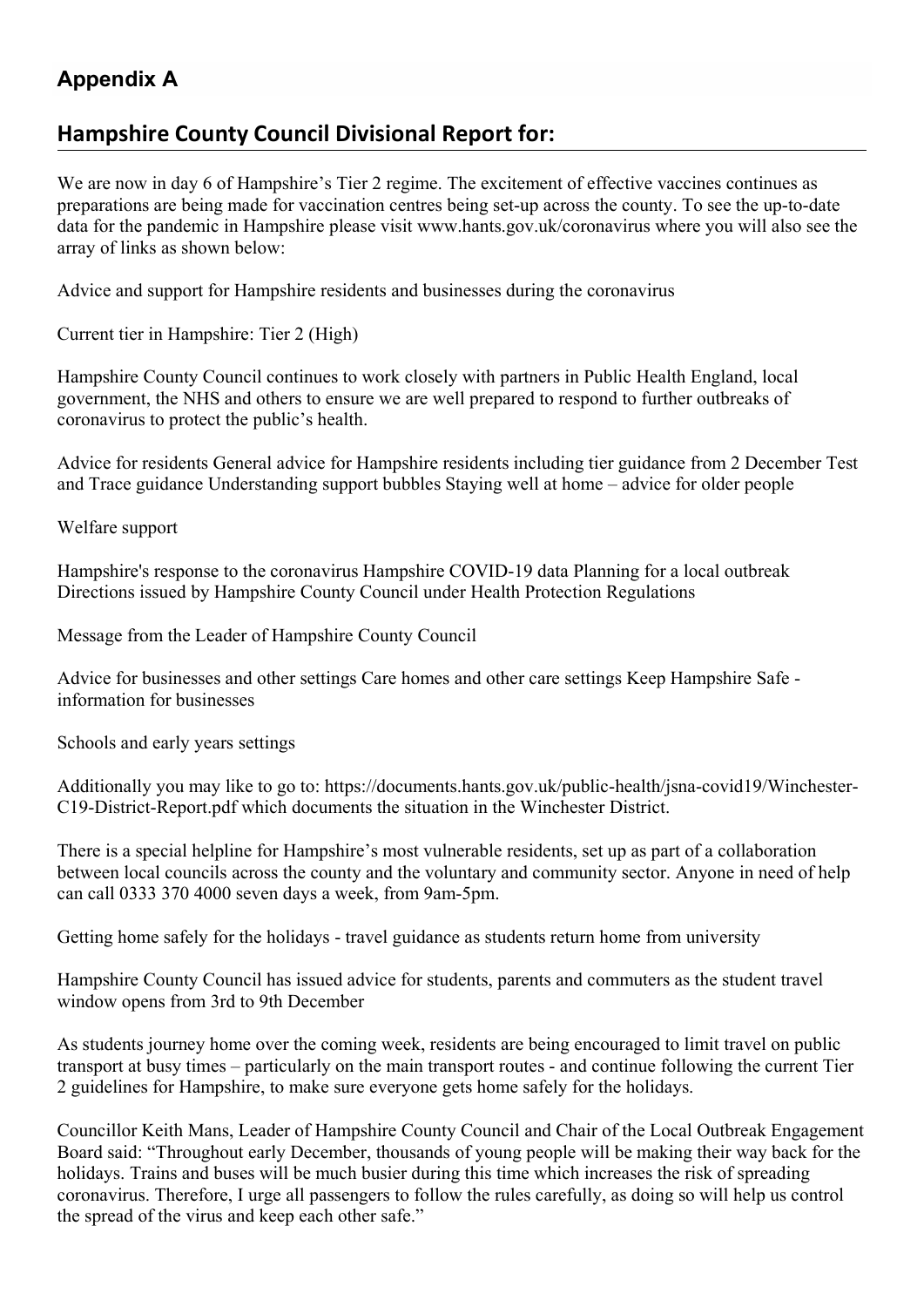If students are travelling home, they should follow the safer travel guidance for passengers.

Students - and all public transport users - must not travel if: • They have symptoms • They have tested positive • They have been told to self-isolate. Students are also being advised to book ahead wherever possible.

As well as following specific advice from universities and transport companies, travellers should also remember to: • wash or sanitise hands frequently • wear a face covering unless exempt • make space by keeping a two metre distance from other passengers where feasible • wherever possible, avoid busiest routes as well as busy times like rush hour • download the NHS COVID-19 app before you travel, if possible, and check in where you see the official NHS COVID-19 QR code posters

Councillor Mans added: "It has been a challenging time for university students, so an eagerness to reunite with families is quite understandable. But before they head off, students and their parents should make themselves aware of the safety guidance if they're planning to use public transport. By being extra safe and working together, we can help protect our loved ones this winter."

Parents are encouraged to read the guidance on Student movement and plans for the end of term, which is available by searching for 'Higher education' on the gov.uk/coronavirus webpages.

Hampshire's helping hand for vulnerable children and young people this Christmas

Hampshire County Council will implement a food voucher scheme to support vulnerable children, young people and their families during the school Christmas holiday and February 2021 half term week.

The initiative, which will be delivered in partnership with the county's education providers, aims to help those facing hardship because of the COVID-19 pandemic and is being funded from the £2.89 million Winter Grant Scheme, awarded to the Authority by the Department for Work and Pensions (DWP), as part of a planned programme of supportive measures over winter.

Councillor Patricia Stallard, the County Council's Executive Lead Member for Children's Services and Young People said: "By introducing a food voucher scheme, we aim to ensure that no Hampshire child goes hungry over the Christmas and New Year holidays. The vouchers will be available to: \* All families whose children are eligible for free school meals \* Children being supported by a social worker \* Children receiving early help services from the County Council's Family Support Service \* 2-4 year olds accessing childcare and eligible for Early Years Pupil Premium, or \* 16-18 year olds who were previously eligible for free school meals. "I am also pleased that we have sufficient funding to provide vouchers to our care leavers and young carers." Nurseries, pre-schools, childminders, schools and colleges will be the distributors of the vouchers. Each household will receive a voucher per child worth £15 per week which can be used at a range of supermarkets. The scheme will help feed over 34,000 children in Hampshire. Additionally, the County Council is providing schools and colleges with a discretionary grant fund. These grants will help support families who may not be immediately eligible for the voucher scheme but find themselves struggling financially; for example, where a parent has lost their job due to COVID-19. Schools can use these grants to help families with food and other essential items, such as energy cards/tokens to pay fuel bills. Councillor Patricia Stallard added: "I would like to thank all our education providers for helping us to reach those in need of this support. They know their children, young people and families best so are far better placed to distribute the vouchers. With their assistance, we can help to ensure that vulnerable children don't go without necessities like food and heating over the winter."

Families who may be facing financial difficulties this Christmas are encouraged to speak to their early years or childcare provider, school or college in the strictest of confidence.

Cllr Roger Huxstep Member for Meon Valley Division

Hampshire County Council 7th December 2020